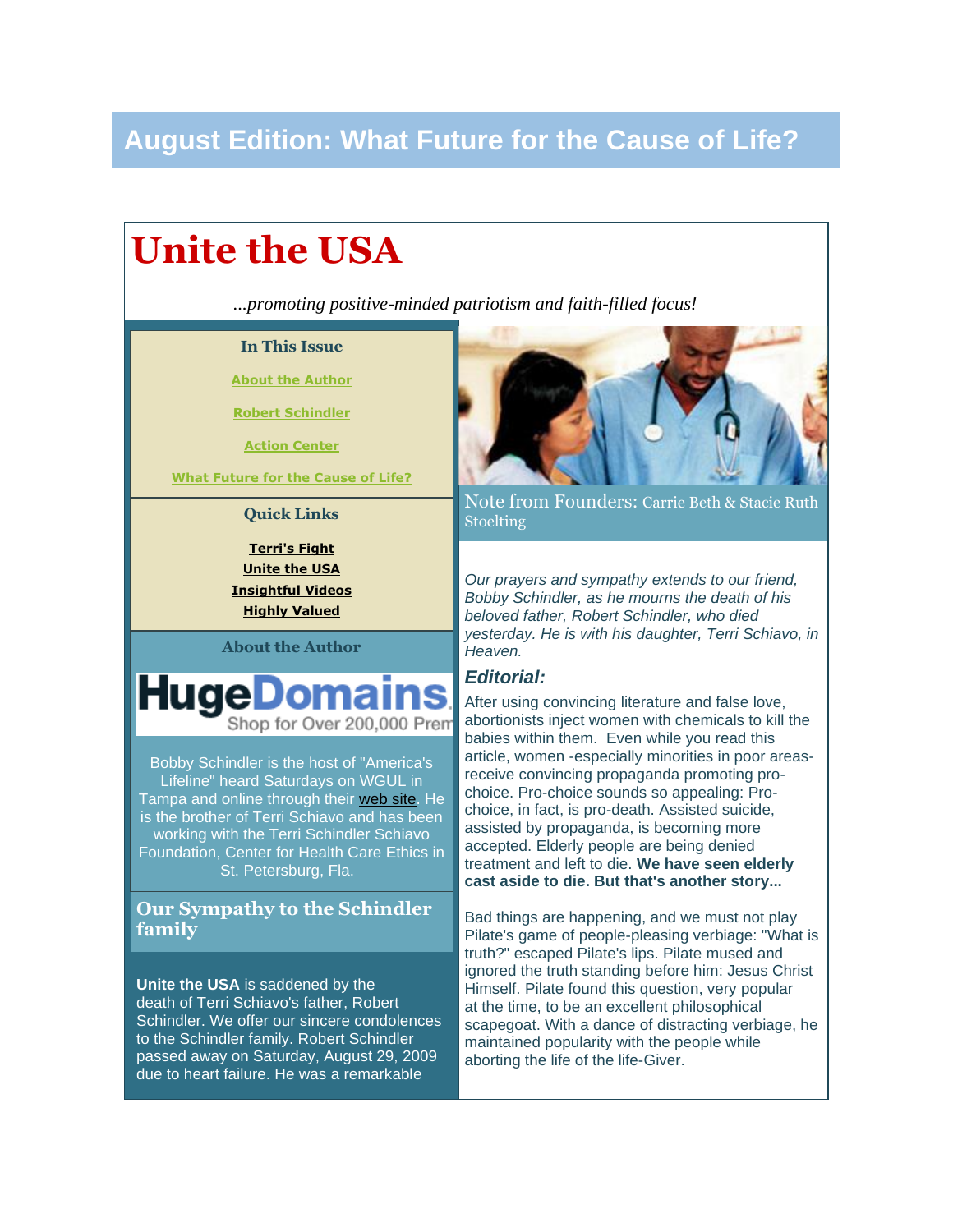activist for the cause of life and he made a great impact in our country.

## **Action Center**

Read the "How to Help" section below provided by the Terri Schiavo Foundation.

#### **Education**

It is important that people understand their state laws as they relate to the withdrawal of ordinary provisions. Many laws have changed or have been amended in recent years and your current advanced directive (or lack of one) might be dangerous under the new laws. We strongly urge all people to carefully read current state laws and to secure legal advice when considering them.

#### **Self-Advocacy**

We also encourage people to take proactive measures to ensure that their desires for ordinary care be observed. Considering a health care surrogate, a Protective Medical Decisions Directive along with a Will to Live Directive may be an excellent alternative to the traditional living will.

#### **Community Involvement**

Through the internet, public awareness efforts and advocacy for the disabled and elderly, community involvement has a direct and positive impact. Becoming a volunteer is a good way to start.

#### **Get Involved**

Throughout Terri's ordeal and her family's attempts to protect her life, many people from across the nation and around the globe offered their help, kindness and friendship. For this, we can never fully express our gratitude.

Since that time, people have contacted us, wanting to keep up the work Terri's Foundation established by helping to educate others, becoming involved in the legislative process, offering legal resources and social resources to support families in similar situations and patients victimized by care rationing.

One of the primary goals of Terri's Foundation is to build a network of attorneys **During the healthcare debate, let us not follow Pilate's example of all talk and no walk.** Silly arguments and rationalization occur too often. In a swirl of debate, the basics often wind up on the backburner. Simply stated, nationalized healthcare historically proves itself anti-life.

#### **So, today, let's get back to basics: Life comes directly from God. Life needs protection. Jesus desires us to love all life and protect the defenseless.**

In this edition, we feature an article by Terri Schiavo's brother, Bobby Schindler, for whom we've sung and with whom we've prayed. We offer special thanks to Bobby Schindler for contributing this month's feature article, *What Future for the Cause of Life?*

**Tragically, America possesses a huge fault line:**  she lives not as a pro-life nation. An earthquake approaches that will blow the moral Richter scale. The only way to prevent such disaster is to pray and obey God regarding life. We must rise up and protect the sanctity of life. Let us strive to one day become a nation that is pro-life and whole-life. For now, we must fight against nationalized healthcare from coming to our country. Thank you for your support and patriotism.

God help us as we help the defenseless! Spread the word about the Word while you can.

**With God, there exists hope! Use the sobering facts to increase your passion for love and life!**

God bless! Carrie Beth and Stacie Ruth Stoelting Founders of [Unite the USA](http://www.unitetheusa.org/)

# **What Future for the Cause of Life?**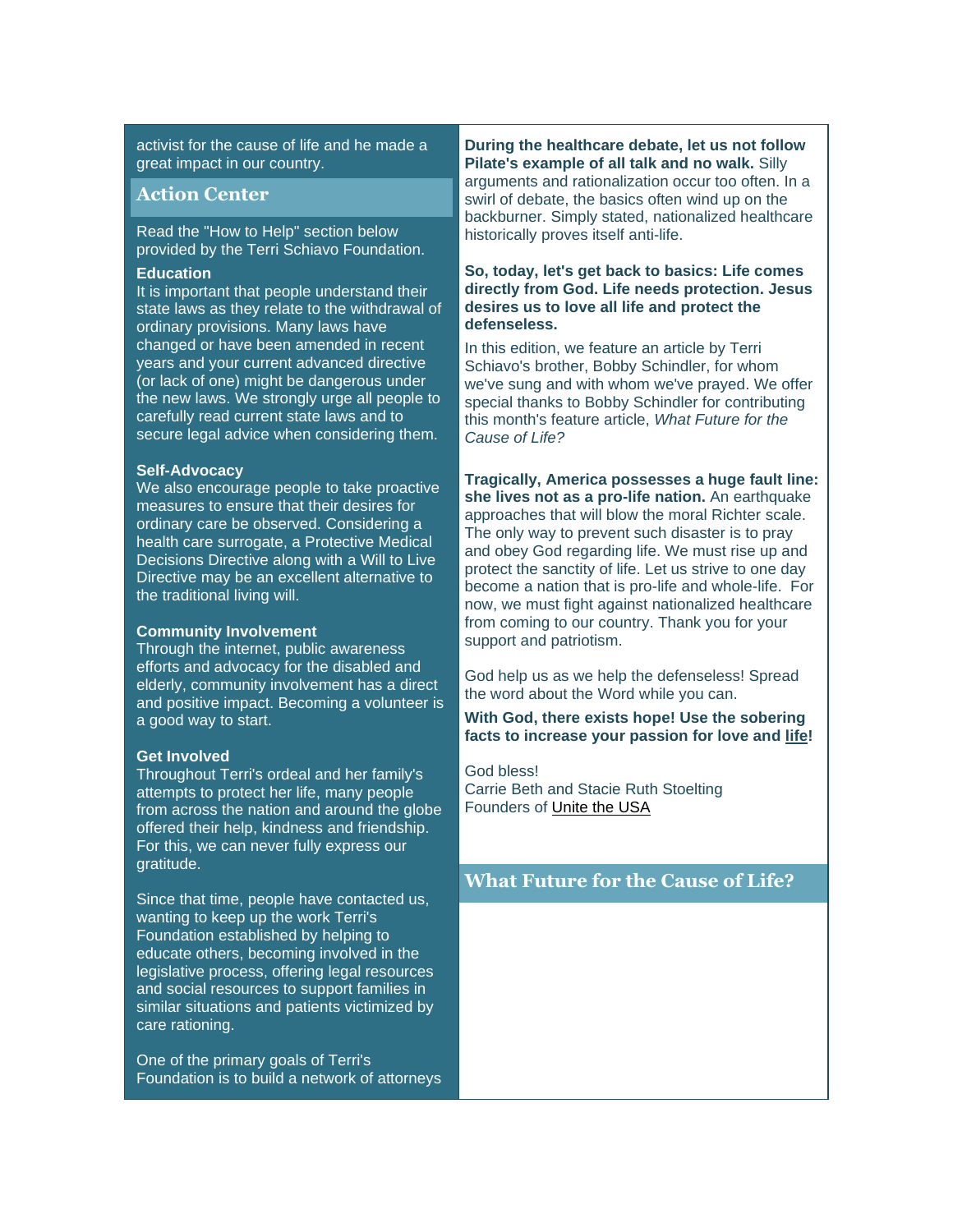and doctors dedicated in protecting the rights of vulnerable, disabled and elderly persons through activism and public awareness.

If you are an attorney or in the medical profession and would like to join us, please tell us a little about yourself. One of our site volunteers will be in touch with you as soon as possible. Your information will be kept confidential.

#### **Make A Donation**

By making a donation to the Terri Schindler Schiavo Foundation you are helping persons with disabilities, and the incapacitated who are in or potentially facing life-threatening situations. Thank you for enabling us to speak for those who cannot speak for themselves.

#### By Bobby Schindler

On November 4, 2008 our nation elected a man who many fear is the most pro "culture of death" politician ever to run for president. Not only has President Obama made it clear that he supports



abortion through all nine months of a woman's pregnancy (including partial birth abortion) but as an Illinois state senator, Obama didn't feel the need to pass legislation protecting babies who were born alive after a failed abortion attempt. And my family will never forget the insensitive remark he made during his campaign when he said that his biggest political regret-so far-was his decision to support efforts to protect my sister Terri Schiavo's life.

But why should we be surprised? Over the past three decades look at what has come to pass: Tens of millions of abortions have had a devastating effect on our public morality. An estimated 90 percent of unborn children diagnosed in utero with possible Down syndrome are subjected to eugenic abortion. Conscious and unconscious people with catastrophic cognitive impairments are routinely denied tube-supplied food and water, causing them to slowly dehydrate to death. Texas permits hospital bioethics committees to refuse wanted and life-sustaining treatment (futile care policies) based on doctors' subjective views of the "quality" of their lives. Physician-assisted suicide is now legal in two states with more likely to follow. It is only slight hyperbole to worry that the way things are going, it won't be long before we don't have anyone left to kill.

Yet in the face of this mounting toll, too many of us seem indifferent. Why is this? I sense a growing disconnectedness from each other. One sign of this is the growing nihilism that has many of us turning away from the central importance of human life.

As a consequence, a growing number of us are looking elsewhere for ultimate value. I recently had a discussion with a close "Catholic" friend of mine about his decision to vote for President Obama. He told me that he basically considered the environment on the same moral playing field as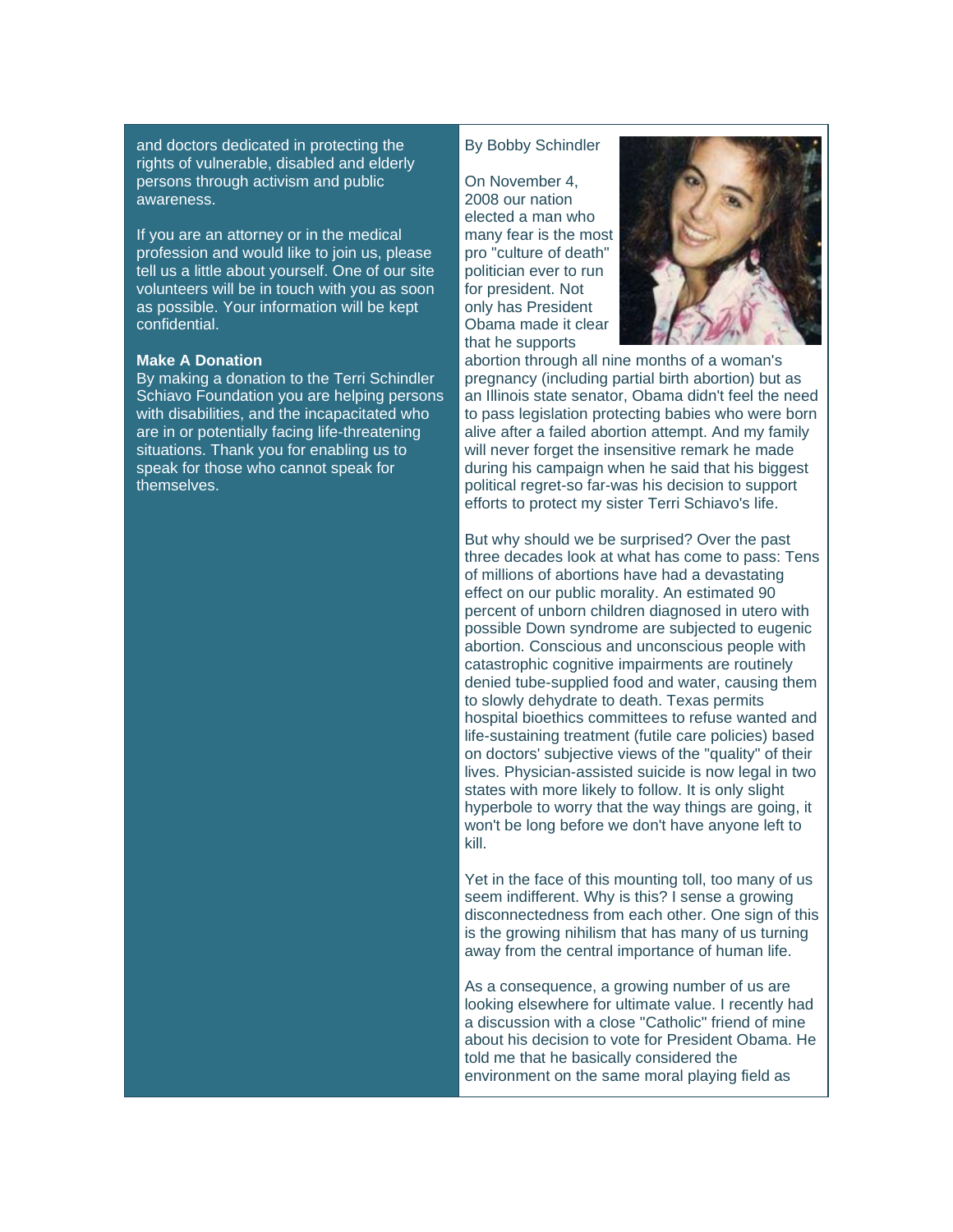human life and believed that Obama is going to be an advocate for the future of the environment. If that scares you, as it did me, all you have to do is look at what just happened in Ecuador. Bioethicist Wesley J. Smith recently published an article in *The Weekly Standard* in which he explains that Ecuador has included the rights of "nature" as the highest law of the land-equal with the rights of human beings in their country's new constitution.

#### Another symptom of our dangerous disconnectedness is the increasing crassness of our popular culture. Certainly all one has to do to verify this is turn on the television and watch the garbage on MTV for a few minutes, consider the myriad of adult magazines lining our book store shelves and the pornographic sites so easily accessible on the Internet, or take stock of the movies coming out of Hollywood. Add to the above the multitudes of video games, TV shows and movies-many marketed directly at our youthglorifying death and murder. It is these types of secular mediums that have essentially become our surrogate parents, teaching our children everything that is immoral and destructive in our culture.

Where is the embrace of charity and love for our fellow humans?

Moreover, because of a very influential and liberal mainstream media, those that believe all life has value and dignity-"pro-lifers" are portrayed as being "out of touch," "intolerant" or part of a narrowminded and fanatical "religious right."

All this disdain towards people who simply believe what our Founding Fathers believed-that as Jefferson stated in the Declaration of Independence, the right to life is "inalienable." Surely this means that the government has a duty to protect our most vulnerable citizens against termination.

So now we are being told by this same secular media that-for the good of the country-we must all try and "get along" with our new president-elect. I agree. But he has to get along with us, too. For example, if he wants to increase comity, he needs to rethink his promise to support the Freedom of Choice Act-a piece of legislation that would obliterate all measures to put reasonable limits on abortion. And any national health care proposal needs to explicitly protect the disabled, elderly and seriously ill against discrimination in the provision of